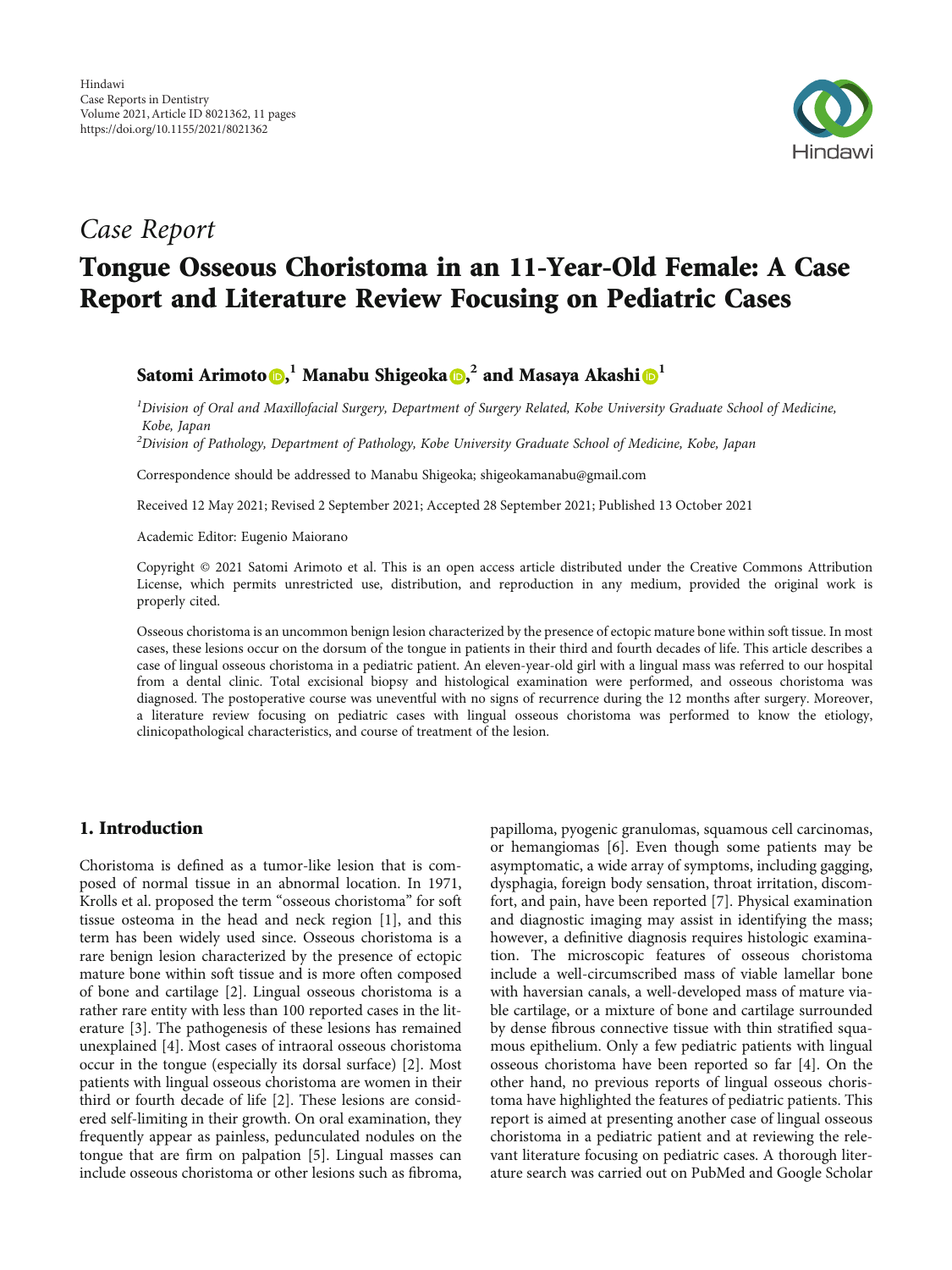using search terms like "osseous choristoma," "soft tissue osteoma," and "lingual" or "tongue."

## 2. Case Presentation

An 11-year-old Japanese girl told her dentist about a mass in her tongue and was referred to our hospital. She had noticed an asymptomatic nodule at the dorsum of the tongue. However, the fear of being diagnosed with a malignant condition prevented her from consulting a doctor, at least for a while. She had been aware of its existence for 2–3 years before her first visit. She was diagnosed with pneumonia at the age of one year but had no other remarkable medical history. She was not on any long-term medications. Her clinical examination revealed a pedunculated mass covered with normal mucosa in the tongue's posterior portion (Figure 1). The lesion was approximately 7 mm in diameter. Although the lesion was asymptomatic and clinically diagnosed as a benign soft tissue tumor, the patient and her parents were concerned about the possibility of malignancy. A total excisional biopsy was thus performed under general anesthesia. Our patient's lesion was composed of mature bone tissue surrounded by fibrous stroma and lined by normal squamous epithelium. This lesion was regarded as ectopic bone tissue localized far away from the maxilla-mandibular bone, and the histological diagnosis of osseous choristoma was made microscopically (Figure 2). Since the pathological specimen's preparation required the resected sample's decalcification, the final diagnosis could not be determined until ~30 days postsurgery, when the histological diagnosis was revealed as osseous choristoma. This waiting period was difficult for the patient and her family. Twelve months postoperatively, no symptoms of recurrence have been observed.

## 3. Discussion

Lingual osseous choristoma is rare among pediatric patients. In this manuscript, we present another pediatric case of lingual osseous choristoma and review the relevant literature.

In Japan, most children attend pediatric clinics until the age of ~12 years. Thus, we focused on patients below the age of 13 years with osseous choristoma in our literature search. To our knowledge, in the literature, 62 cases have been described on patients above the age of 13 years (Table [1\)](#page-2-0) [\[1](#page-8-0), [3](#page-9-0), [6](#page-9-0), [8](#page-9-0)–[45](#page-10-0)]. On the other hand, 16 cases have been described in children below the age of 13 years (Table [2\)](#page-6-0) [\[1](#page-8-0), [2,](#page-8-0) [4](#page-9-0), [6](#page-9-0), [31,](#page-9-0) [44, 46](#page-10-0)–[55](#page-10-0)]. On the other hand, only one pediatric case with intraoral nonlingual osseous choristoma was found [\[34\]](#page-9-0). We could not detect the crucial differences in clinicopathological features between pediatric cases and the others.

We summarized the characteristics of the 17 cases with pediatric lingual osseous choristoma including our case in Table [2.](#page-6-0) Most pediatric patients with lingual osseous choristoma are females (4 males, 13 females). Although these findings are consistent with previous reports [[4](#page-9-0), [54\]](#page-10-0), we could not identify the reason for the sexual predisposition. The patients' ages ranged from 5 years to 11 years (mean 9.3 years, median 10 years using Excel function). It has been



FIGURE 1: Intraoral clinical findings of the 11-year-old female patient. A mass approx. 7 mm in dia. was observed on the posterior dorsum of the tongue. This lesion with no symptoms was diagnosed clinically as a fibroma.



Figure 2: Histological findings. (a) Low-power image. A nodule consisting of matured bone surrounded by normal fibrous tissue was observed. Squamous epithelium that covered them is seen. Few inflammatory cells infiltrated into the lesion. Scale bar: 500 *μ*m. (b) High-power image. Several osteocytes are observed in the matured bone. The squamous epithelium has no atypia. Scale bar: 50 *μ*m.

demonstrated that most of the lesions develop as symptomless 3–50 mm masses located in the tongue's posterior third in the area of circumvallate papillae or close to the foramen caecum [\[4](#page-9-0), [54](#page-10-0)]. The findings reported in our manuscript are in line with previous reports. It has been reported that dysphagia, a gapping sensation, pain, vomiting reflex, and nausea are the most frequent symptoms of this condition [[4](#page-9-0)]. Five patients had a history of these symptoms (29.4%). Moreover, a systematic review reported a correlation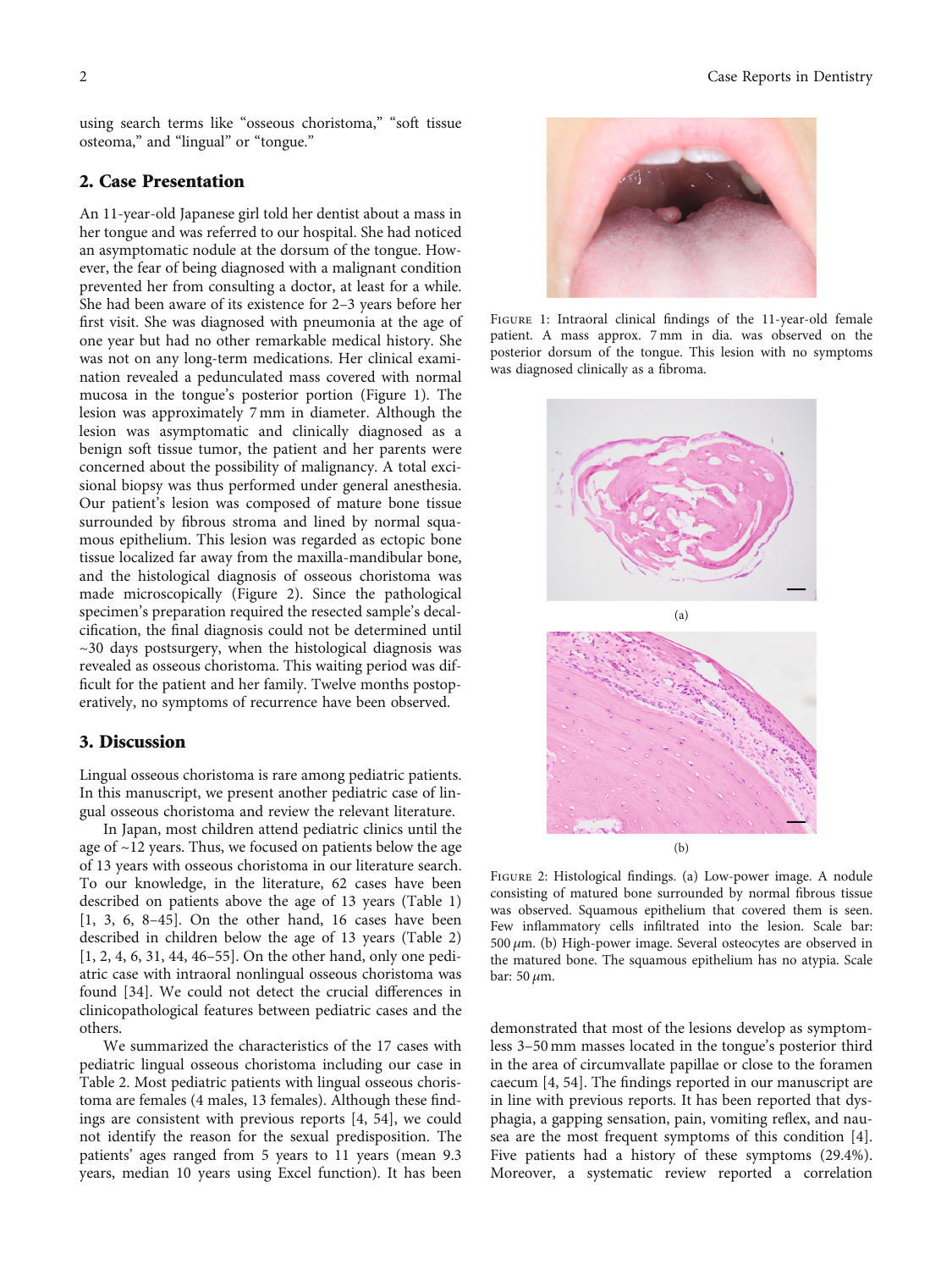TABLE 1: Reports of cases of intraoral osseous choristomas of the tongue on >13-year-old patients. Table 1: Reports of cases of intraoral osseous choristomas of the tongue on >13-year-old patients.

| Year | Author                           | Pathogenesis                                        | $\frac{4}{5}$   | Sex          | Location<br>tongue<br>$\sin$ | Size                           | Symptom                                                   | Duration         | discovered<br>Course of<br>events | Diagnostic imaging                                                                         | Preoperative<br>diagnosis      | recurrence<br>Local                      | Follow-<br>qn     | Reference<br>number |
|------|----------------------------------|-----------------------------------------------------|-----------------|--------------|------------------------------|--------------------------------|-----------------------------------------------------------|------------------|-----------------------------------|--------------------------------------------------------------------------------------------|--------------------------------|------------------------------------------|-------------------|---------------------|
| 1950 | Breckenridge<br>and Lukens       | malformation theory<br>Developmental                | 23              | щ            | anterior<br>Right<br>2/3     | $1 \text{ cm}\emptyset$        | None                                                      | jя.              | Ś.                                | None                                                                                       | Fibroma                        | jп.                                      | Un.               | $^{\circ}$          |
|      | 1956 Peimer et al.               | malformation theory<br>Developmental                | 27              | щ            | anterior<br>Left<br>2/3      | $0.7 \times 0.6 \times 0.3$ cm | sensation<br>Gagging,<br>$\operatorname{foreign}$<br>body | 5 months         | $\dot{\mathbb{5}}$                | None                                                                                       | Fibroma                        | jп.                                      | Ś.                | G                   |
| 1967 | Cataldo et al.                   | malformation theory<br>Developmental                | 39              | щ            | Posterior<br>tongue          | $1 \text{cm} \varnothing$      | None                                                      | 4 months         | examination<br>Physical           | None                                                                                       | Ś.                             | IJп.                                     | Un.               | $\supseteq$         |
| 1968 | Jahnke and<br>$_{\mathrm{Daly}}$ | malformation theory<br>developmental<br>Not trauma, | 22              | $\mathbf{L}$ | Posterior<br>to ${\rm CP}$   | $1.3 \times 0.8 \times 0.7$ cm | Lump                                                      | 13 years         | Asymptomatic                      | None                                                                                       | Jг.                            | Un.                                      | Un.               | $\Xi$               |
| 1968 | Begel et al.                     | malformation theory<br>Developmental                | 22              | $\mathbf{L}$ | Area of<br>ට්                | $1 \times 0.5 \, \mathrm{cm}$  | Dysphagia                                                 | 2 years          | Slowly getting<br>bigger          | None                                                                                       | Fibroma                        | Un.                                      | jя.               | $\overline{12}$     |
| 1968 | Kaye                             | Uп.                                                 | 26              | $\mathbf{L}$ | Base of<br>tongue<br>the     | $1 \times 1$ cm                | Lump                                                      | Childwood        | Slowly getting<br>bigger          | Jг.                                                                                        | Ś.                             | Un.                                      | Jn.               | 13                  |
| 1971 | Krolls et al.                    | jя.                                                 | 22              | $\mathbf{L}$ | Anterior<br>to ${\rm CP}$    | $0.75 \text{ cm}$ Ø            | None                                                      | 2 years          | jя.                               | None                                                                                       | Papilloma                      | Un.                                      | jя.               |                     |
| 1971 | Krolls et al.                    | jя.                                                 | 23              | Σ            | Area of<br>ට්                | $0.5 \times 0.5 \times 0.5$ cm | Ūп.                                                       | Un.              | Un.                               | None                                                                                       | Hyperplast<br>papilla          | Uп.                                      | Un.               |                     |
| 1971 | Krolls et al.                    | Uп.                                                 | 23              | $\geq$       | Area of<br>E                 | Un.                            | Úп.                                                       | Un.              | Un.                               | None                                                                                       | ${\bf Papilloma}$              | Un.                                      | Un.               |                     |
| 1971 | Krolls et al.                    | Un.                                                 | 25              | $\mathbf{L}$ | Posterior<br>tongue          | $0.5 \text{ cm}$ Ø             | Úл.                                                       | 4 months         | Un.                               | None                                                                                       | Fibroma                        | Un.                                      | Un.               |                     |
| 1971 | Krolls et al.                    | Un.                                                 | 39              | $\geq$       | Area of<br>ී                 | $0.6 \times 0.6 \text{ cm}$    | None                                                      | Un.              | Un.                               | None                                                                                       | Hyperplast<br>$_{\rm papilla}$ | IJn.                                     | jя.               |                     |
| 1971 | Krolls et al.                    | Un.                                                 | 73              | $\geq$       | Posterior<br>tongue          | Б.                             | Gagging                                                   | Several<br>years | Un.                               | None                                                                                       | Papilloma                      | Un.                                      | Un.               |                     |
| 1971 | Goldberg<br>et al.               | jя.                                                 | 65              | $\geq$       | Lateral<br>border            | $1 \text{ cm}\emptyset$        | None                                                      | jя.              | jя.                               | Uп.                                                                                        | jя.                            | IJп.                                     | jя.               | $\overline{1}$      |
| 1975 | McClendon                        | Uп.                                                 | 15              | $\mathbf{L}$ | Area of<br>EC                | $1.4 \times 0.6 \times 0.5$ cm | Lump                                                      | None             | examination<br>Physical           | Thyroid scan: failed to<br>show ectopic thyroid<br>scintigram: normal<br>tissue, a thyroid | Lingual thyroid                | IJп.                                     | Jn.               | $\overline{15}$     |
| 1975 | McClendon                        | Ūп.                                                 | $20\,$          | $\geq$       | Posterior<br>tongue          | $0.7 \text{ cm}$ Ø             | None                                                      | None             | examination<br>Physical           | None                                                                                       | Ś.                             | IJц.                                     | jя.               | 15                  |
| 1976 | Engel and<br>Cherrick            | malformation theory<br>Developmental                | $\overline{31}$ | $\geq$       | Mid third<br>border<br>right | $2 \text{cm} \emptyset$        | Lump                                                      | 3 years          | examination<br>Oral cavity        | Dental X-P                                                                                 | jг.                            | $\rm \stackrel{\circ}{\scriptstyle\sim}$ | 2 years           | $\geq$              |
| 1979 | Sugita et al.                    | Ś.                                                  | 29              | щ            | Area of<br>${\rm FC}$        | $0.8 \times 0.8 \times 0.5$ cm | None                                                      | 12 months        | Slowly getting<br>bigger          | Dental X-P                                                                                 | Ś.                             | $\tilde{z}$                              | months<br>$\circ$ | $\Box$              |
|      |                                  |                                                     |                 |              |                              |                                |                                                           |                  |                                   |                                                                                            |                                |                                          |                   |                     |

## <span id="page-2-0"></span>Case Reports in Dentistry 3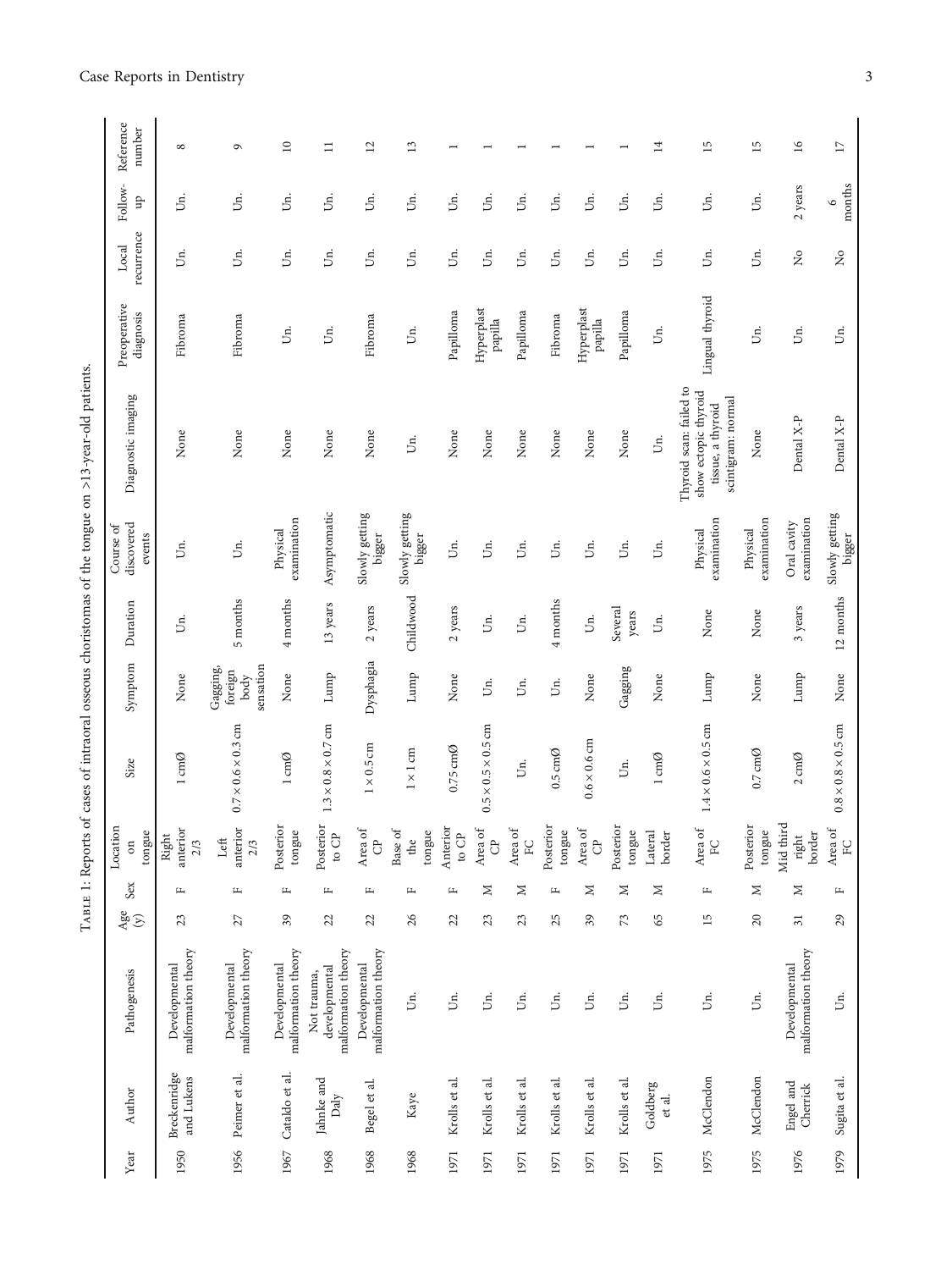| E |  |
|---|--|

| Reference<br>number               | $18$                           | $\overline{19}$           | 20                                   | $\overline{21}$                      | 22                                                                                                         | 23                           | 24                                                  | 24                                                  | 25                                   | 25                                   | 25                                   | 26                                           | 27                         | $\overline{27}$                                            | 27                             | 28                                       |
|-----------------------------------|--------------------------------|---------------------------|--------------------------------------|--------------------------------------|------------------------------------------------------------------------------------------------------------|------------------------------|-----------------------------------------------------|-----------------------------------------------------|--------------------------------------|--------------------------------------|--------------------------------------|----------------------------------------------|----------------------------|------------------------------------------------------------|--------------------------------|------------------------------------------|
| Follow-<br>$\overline{a}$         | Un.                            | Un.                       | Un.                                  | Un.                                  | month<br>$\overline{ }$                                                                                    | Un.                          | Б.                                                  | Un.                                                 | weeks<br>$\circ$                     | weeks<br>$\triangleright$            | months<br>$\sim$                     | IJп.                                         | jя.                        | jя.                                                        | Un.                            | years<br>2.5                             |
| recurrence<br>Local               | Un.                            | Un.                       | Un.                                  | jг.                                  | $\tilde{z}$                                                                                                | IJц.                         | IJц.                                                | Un.                                                 | $\tilde{z}$                          | $\frac{1}{2}$                        | $\tilde{z}$                          | Un.                                          | Jп.                        | Uц.                                                        | Un.                            | $\rm \stackrel{\circ}{\scriptstyle\sim}$ |
| Preoperative<br>diagnosis         | Benign tumor                   | Un.                       | Un.                                  | Ś.                                   | $\ddot{5}$                                                                                                 | jя.                          | Lingual thyroid                                     | Benign tumor                                        | Cyst                                 | Benign tumor                         | Benign tumor                         | jя.                                          | Fibroma                    | Lingual thyroid,<br>salivary gland<br>neoplasm<br>fibroma, | Papilloma                      | jя.                                      |
| Diagnostic imaging                | Dental X-P                     | None                      | Un.                                  | None                                 | None                                                                                                       | None                         | None                                                | Dental X-P                                          | None                                 | None                                 | None                                 | The thyroid gland was<br>normal to palpation | None                       | None                                                       | None                           | None                                     |
| discovered<br>Course of<br>events | Slowly getting<br>bigger       | Slowly getting<br>bigger  | $\mathbb{S}$                         | examination<br>Oral cavity           | Ś.                                                                                                         | Un.                          | Un.                                                 | Slowly getting<br>bigger                            | examination<br>Physical              | examination<br>Physical              | examination<br>Physical              | Asymptomatic                                 | examination<br>Oral cavity | Examination                                                | examination<br>Oral cavity     | Slowly getting<br>bigger                 |
| Duration                          | 6 years                        | 4 years                   | Un.                                  | 3 months                             | Childwood                                                                                                  | From birth                   | 8 years                                             | 12 months                                           | None                                 | $\rm None$                           | $\rm None$                           | 5 months                                     | None                       | Un.                                                        | 2 years                        | 15 years                                 |
| Symptom                           | Un.                            | Lump                      | Lump                                 | Lump                                 | Lump                                                                                                       | Lump                         | Lump                                                | Lump                                                | Lump                                 | Lump                                 | $\rm None$                           | Lump                                         | None                       | None                                                       | None                           | None                                     |
| Size                              | $0.4 \times 0.8 \times 0.5$ cm | $0.4 \text{ cm}$ Ø        | $0.5 \text{ cm}$ Ø                   | $1.5 \times 0.75$ cm                 | $1.5 \text{ cm} \emptyset$                                                                                 | $1 \text{ cm}\emptyset$      | $1.5 \times 1.5 \times 0.7$ cm                      | $1 \text{ cm}\emptyset$                             | $0.8 \times 0.4 \times 0.4$ cm       | $0.8 \times 0.7 \times 0.3$ cm       | $1 \times 0.6 \times 0.5$ cm         | $0.8 \times 0.4 \times 0.3$ cm               | $0.9\times0.9\times0.5$ cm | $1\times0.8\times0.7$ cm                                   | $0.7 \times 0.5 \times 0.3$ cm | $2 \text{cm}\emptyset$                   |
| Location<br>tongue<br>$\sin$      | Posterior<br>to FC $\,$        | Anterior<br>to ${\rm CP}$ | Right<br>border                      | Mid third                            | Posterior<br>to FC                                                                                         | Anterior<br>to $\mathbb{CP}$ | Area of<br>EC                                       | Posterior<br>tongue                                 | Posterior<br>tongue                  | Posterior<br>tongue                  | Mid third                            | Posterior<br>to ${\rm FC}$                   | Right<br>anterior<br>2/3   | Anterior<br>to ${\rm CP}$                                  | posterior<br>Left<br>1/3       | Anterior<br>to ${\rm CP}$                |
| Sex                               | z                              | щ                         | щ                                    | щ                                    | щ                                                                                                          | щ                            | щ                                                   | щ                                                   | щ                                    | щ                                    | щ                                    | щ                                            | щ                          | щ                                                          | $\geq$                         | щ                                        |
| $\frac{4}{9}$                     | 44                             | $\overline{14}$           | 63                                   | 50                                   | 54                                                                                                         | 20                           | 57                                                  | $47\,$                                              | 25                                   | 27                                   | 52                                   | 25                                           | 26                         | $\overline{31}$                                            | 68                             | $\overline{6}$                           |
| Pathogenesis                      | Un.                            | Un.                       | malformation theory<br>Developmental | malformation theory<br>Developmental | The posterior tongue:<br>The anterior tongue:<br>embryological<br>inflammation<br>development<br>trauma or | jг.                          | malformation theory<br>developmental<br>Not trauma, | malformation theory<br>developmental<br>Not trauma, | malformation theory<br>Developmental | malformation theory<br>Developmental | malformation theory<br>Developmental | jя.                                          | Б.                         | Б.                                                         | jя.                            | malformation theory<br>Developmental     |
| Author                            | Ohno et al.                    | Sato et al.               | Esguep et al.                        | Wasserstein<br>et al.                | Main                                                                                                       | Sheridan                     | Shimono<br>et al.                                   | Shimono<br>et al.                                   | Weitzner                             | Weitzner                             | Weitzner                             | Markaki et al                                | Tohill et al.              | Tohill et al.                                              | Tohill et al.                  | Van Der Wal<br>and van der<br>Waal       |
| Year                              | 1981                           | 1981                      | 1982                                 | 1983                                 | 1984                                                                                                       | 1984                         | 1984                                                | 1984                                                | 1985                                 | 1985                                 | 1985                                 | 1987                                         | 1987                       | 1987                                                       | 1987                           | 1987                                     |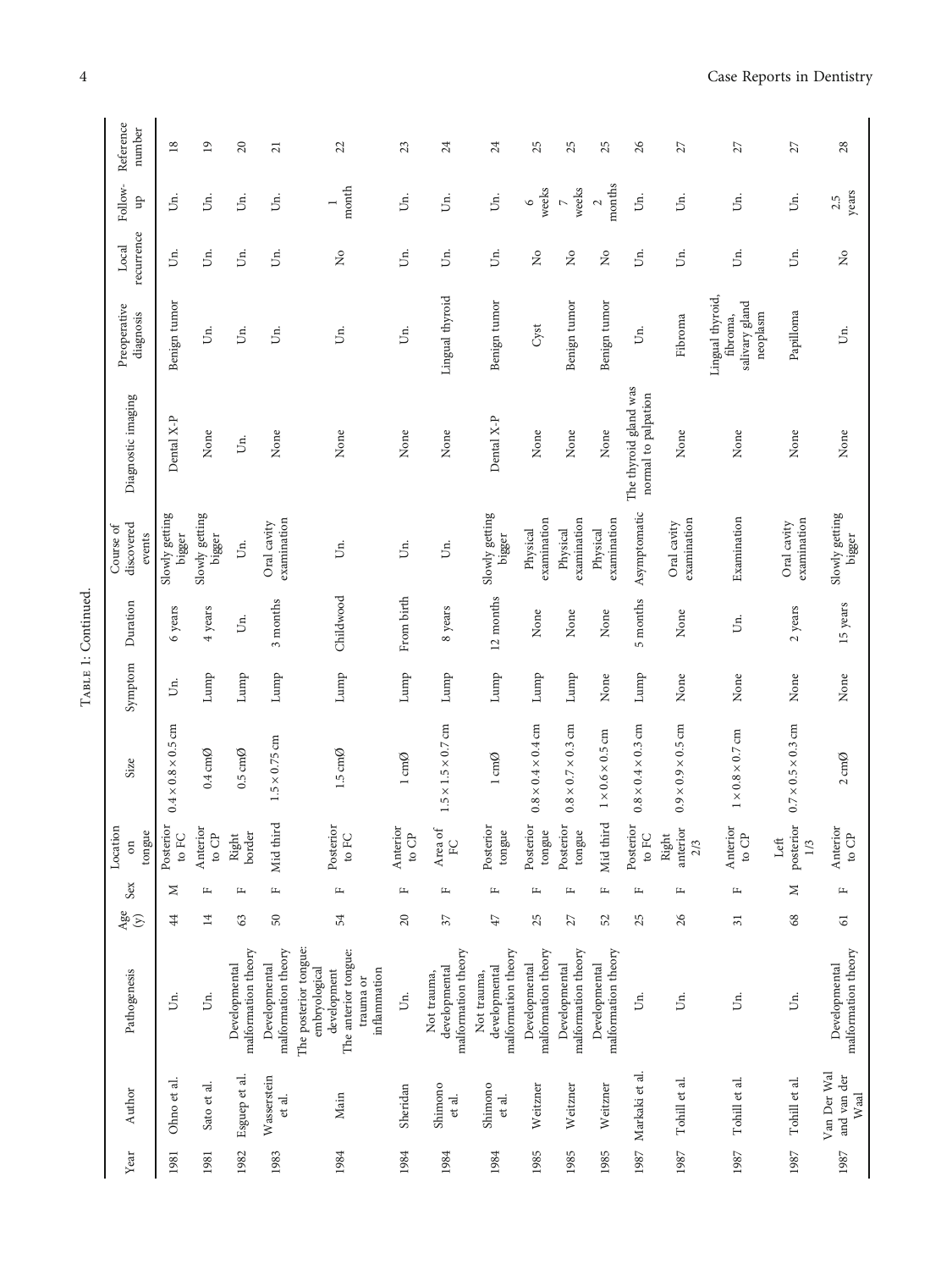|                                                                                                            |  |                 |              | Location                    |                                |                                  |                        | Course of                                |                                              |                             |                                |                          |                            |
|------------------------------------------------------------------------------------------------------------|--|-----------------|--------------|-----------------------------|--------------------------------|----------------------------------|------------------------|------------------------------------------|----------------------------------------------|-----------------------------|--------------------------------|--------------------------|----------------------------|
| Pathogenesis<br>Author                                                                                     |  | $\frac{4}{y}$   | Sex          | tongue<br>$\sin$            | Size                           | Symptom                          | Duration               | discovered<br>events                     | Diagnostic imaging                           | Preoperative<br>diagnosis   | recurrence<br>Local            | Follow-<br>Ъ             | Reference<br>number        |
| Uп.<br>Cannon and<br>Niparko                                                                               |  | 51              | щ            | Posterior<br>tongue         | Un.                            | Lump                             | 20 years               | Un.                                      | Uп.                                          | Un.                         | Б.                             | jя.                      | 29                         |
| Un.<br>Bernard et al.                                                                                      |  | $\overline{21}$ | $\mathbf{r}$ | Area of<br>FC               | $2 \text{ cm}$ $\varnothing$   | Lump                             | 12 years               | examination<br>Physical                  | CT: densely ossified<br>mass                 | jя.                         | $\tilde{z}$                    | Un.                      | $\boldsymbol{\mathcal{S}}$ |
| malformation theory<br>Developmental<br>Ishikawa<br>et al.                                                 |  | 53              | $\mathbf{L}$ | Area of<br>EC               | $0.8 \text{ cm}$               | sensation<br>Foreign<br>body     | 3 days                 | Foreign body<br>sensation                | None                                         | Benign tumor                | $\tilde{z}$                    | Un.                      | $\overline{31}$            |
| malformation theory<br>Developmental<br>Wei Cheong<br>et al.                                               |  | 23              | $\mathbf{L}$ | Posterior<br>to $FC$        | $1.5 \text{ cm}$ $\varnothing$ | Б.                               | 13 years               | Slowly getting<br>bigger                 | The thyroid gland was<br>normal to palpation | Lingual thyroid,<br>fibroma | $\tilde{z}$                    | months<br>$\overline{c}$ | 32                         |
| jя.<br>Manganaro                                                                                           |  | 27              | Σ            | Posterior<br>tongue         | $1.0 \times 0.5$ cm            | Gagging                          | Un.                    | Slowly getting<br>bigger                 | None                                         | Ś.                          | jя.                            | Ś.                       | 33                         |
| jя.<br>Manganaro                                                                                           |  | $\frac{4}{4}$   | Z            | Posterior<br>tongue         | $0.7 \times 0.6$ cm            | Gagging                          | months<br>Several      | Slowly getting<br>bigger                 | None                                         | jя.                         | Б.                             | jя.                      | 33                         |
| malformation, other<br>posterior tongue:<br>Not trauma, the<br>developmental<br>site: trauma<br>Lin et al. |  | $\overline{21}$ | $\mathbb{L}$ | Posterior<br>tongue         | $1.2 \text{ cm}$ Ø             | Lump                             | 5 years                | Asymptomatic                             | None                                         | Fibroma                     | $\stackrel{\circ}{\mathbf{Z}}$ | 4 years                  | 34                         |
| "<br>Supiyaphun<br>et al.                                                                                  |  | $\overline{19}$ | $\mathbf{L}$ | Area of<br>E                | $1.1 \times 0.7 \times 0.7$ cm | None                             | 11 years               | Un.                                      | None                                         | Uп.                         | $\tilde{z}$                    | jя.                      | $\circ$                    |
| Uп.<br>Supiyaphun<br>et al.                                                                                |  | $\overline{21}$ | $\mathbf{r}$ | Area of<br>EC               | $1.5 \times 1.3 \times 0.8$ cm | Lump                             | 5 years                | Uп.                                      | None                                         | Un.                         | $\frac{1}{2}$                  | Un.                      | $\circ$                    |
| Un.<br>Supiyaphun<br>et al.                                                                                |  | 22              | z            | Area of<br>EC               | $0.9 \times 0.8 \times 0.6$ cm | None                             | Un.                    | Examination                              | None                                         | Ś.                          | $\tilde{z}$                    | jя.                      | $\circ$                    |
| IJп.<br>Supiyaphun<br>et al.                                                                               |  | 25              | щ            | Area of<br>EC               | $0.7 \times 0.5 \times 0.4$ cm | Lump                             | 12 months              | Uп.                                      | None                                         | Ś.                          | ż                              | Un.                      | $\circ$                    |
| Uп.<br>Supiyaphun<br>et al.                                                                                |  | 27              | щ            | Area of<br>FC               | $1.2 \times 0.9 \times 0.6$ cm | None                             | Un.                    | Examination                              | None                                         | Un.                         | $\tilde{z}$                    | Úп.                      | $\circ$                    |
| Un.<br>Supiyaphun<br>et al.                                                                                |  | 28              | $\mathbf{L}$ | Area of<br>FC               | $1 \times 0.8 \times 0.6$ cm   | irritation<br>Throat             | 4 years                | Un.                                      | None                                         | Un.                         | $\frac{1}{2}$                  | Úп.                      | $\circ$                    |
| IJп.<br>Supiyaphun<br>et al.                                                                               |  | 35              | щ            | Area of<br>EC               | $0.7 \times 0.5 \times 0.5$ cm | None                             | Un.                    | Examination                              | None                                         | Б.                          | $\tilde{z}$                    | Un.                      | $\circ$                    |
| Un.<br>Vered et al.                                                                                        |  | 27              | Z            | Posterior<br>to ${\rm CP}$  | $1 \times 0.5$ cm              | gagging<br>Pain,                 | None                   | Slowly getting<br>bigger                 | None                                         | Un.                         | Un.                            | Un.                      | 35                         |
| jя.<br>Vered et al.                                                                                        |  | $\overline{44}$ | $\geq$       | Posterior<br>to $CP$        | $0.7\times0.6\,\mathrm{cm}$    | dysphagia<br>Gagging,<br>nausea, | months<br>Several      | Un.                                      | None                                         | Ś.                          | Б.                             | Un.                      | 35                         |
| jя.<br>Benamer and<br>Elmangoush                                                                           |  | 14              | щ            | posterior<br>Midline<br>1/3 | $1\,\mathrm{cm}\mathcal{O}$    | Gagging                          | More than<br>ten years | slowly getting<br>Painless but<br>bigger | None                                         | jп.                         | jп.                            | Un.                      | 36                         |
| Not trauma<br>Demirseren<br>and Aydin                                                                      |  | 28              | Z            | Anterior<br>2/3             | $2 \times 1.5 \times 1$ cm     | Gagging                          | 4 years                | Slowly getting<br>bigger                 | None                                         | granuloma<br>Pyogenic       | ž                              | months<br>48             | $\overline{37}$            |
|                                                                                                            |  |                 |              |                             |                                |                                  |                        |                                          |                                              |                             |                                |                          |                            |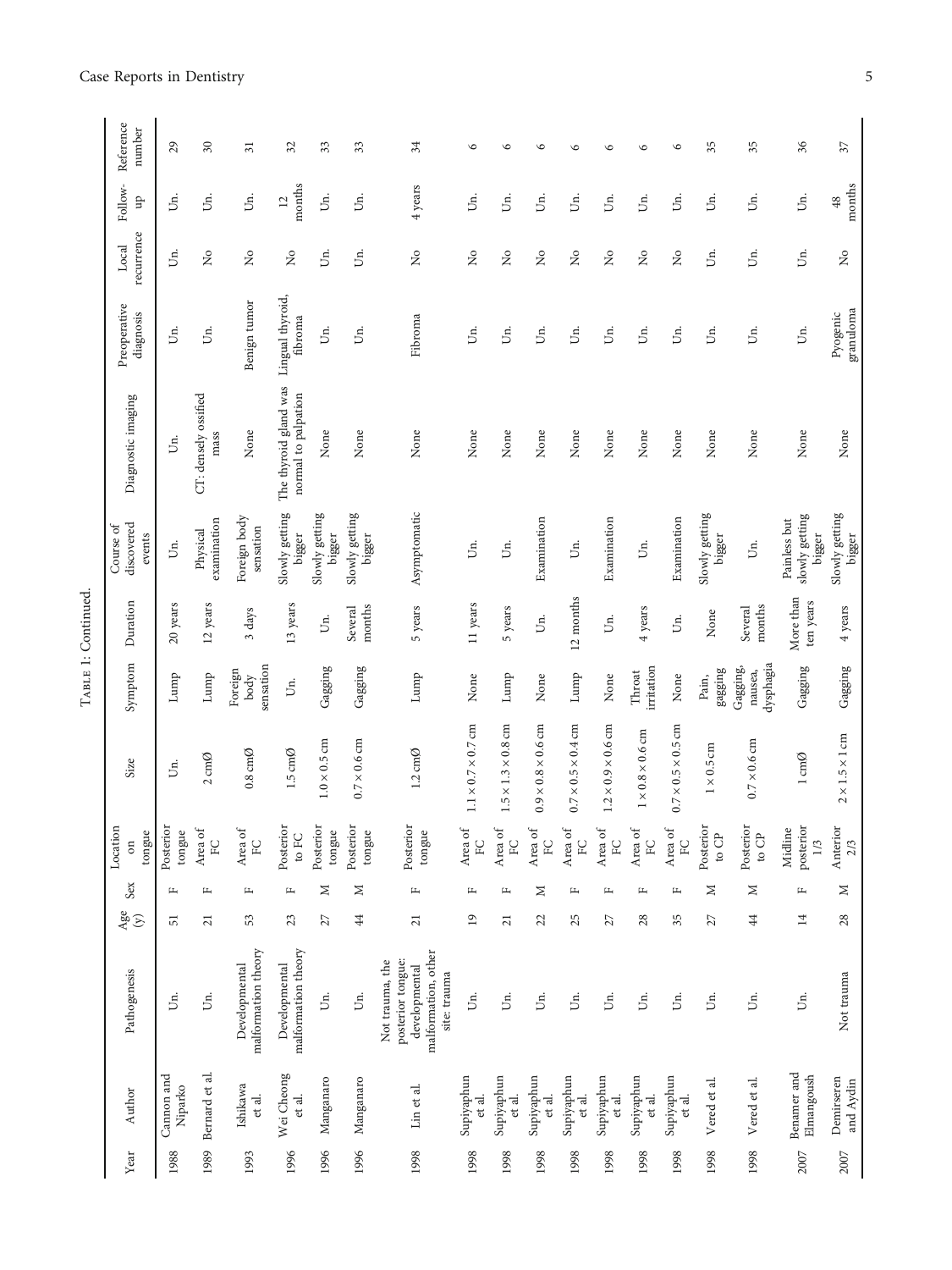| Year | Author                | Pathogenesis                                                                                               | Age<br>$\odot$  | Sex          | Location<br>tongue<br>$\sin$ | Size                           | Symptom              | Duration         | discovered<br>Course of<br>events     | Diagnostic imaging                                                | Preoperative<br>diagnosis                                             | recurrence<br>Local | Follow-<br>ЪĀ | Reference<br>number |
|------|-----------------------|------------------------------------------------------------------------------------------------------------|-----------------|--------------|------------------------------|--------------------------------|----------------------|------------------|---------------------------------------|-------------------------------------------------------------------|-----------------------------------------------------------------------|---------------------|---------------|---------------------|
| 2008 | Andressakis<br>et al. | Local trauma from<br>dentures                                                                              | 72              | Σ            | Area of<br>$\ddot{\sigma}$   | $1.5 \times 1.0$ cm            | dysphagia<br>Pain,   | Several<br>years | Asymptomatic                          | None                                                              | jя.                                                                   | Un.                 | jг.           | 38                  |
| 2009 | Naik et al.           | Not trauma                                                                                                 | 25              | щ            | Posterior<br>tongue          | $1.2 \times 1.1 \times 0.5$ cm | Lump                 | 5 years          | Slowly getting<br>bigger              | Un.                                                               | jя.                                                                   | jя.                 | Uп.           | 39                  |
| 2011 | Liu et al.            | Not trauma                                                                                                 | $\overline{17}$ | Σ            | Area of<br>EC                | $0.5 \times 0.5$ cm            | Lump                 | Several<br>years | Asymptomatic                          | None                                                              | Jг.                                                                   | $\tilde{z}$         | Un.           | $\overline{40}$     |
| 2016 | Adhikari<br>et al.    | Not trauma                                                                                                 | 15              | $\mathbf{L}$ | Area of<br>EC                | $0.5cm$ Ø                      | irritation<br>Throat | 12 months        | Painless but<br>gradually<br>swelling | None                                                              | Fibroma                                                               | $\tilde{z}$         | months<br>S   | $\overline{+}$      |
| 2016 | Adhikari<br>et al.    | Not trauma                                                                                                 | $\overline{21}$ | щ            | Area of<br>$\rm ^{FC}$       | $0.5 \text{ m}\Omega$          | Pain                 | Uп.              | examination<br>Oral cavity            | None                                                              | Un.                                                                   | $\tilde{z}$         | months<br>48  | $\overline{4}$      |
| 2016 | Turan et al.          | Ś.                                                                                                         | $\frac{1}{4}$   | щ            | Posterior<br>tongue          | $1 \times 0.5$ cm              | irritation<br>Throat | 6 months         | Examination                           | evaluation: normal<br>Ultrasonographic<br>thyroid gland           | Lingual thyroid,<br>thyroglossal<br>mucocele,<br>duct cyst<br>lingual | $\tilde{z}$         | months<br>4   | 42                  |
| 2017 | Heinz et al.          | Not trauma                                                                                                 | $\overline{21}$ | щ            | Base of<br>tongue<br>the     | $0.5 \text{ cm}$ Ø             | Lump                 | Úп.              | Asymptomatic                          | examination<br>Fiberoptic                                         | jя.                                                                   | $\tilde{z}$         | months<br>3   | 43                  |
| 2020 | Sun et al.            | Ś.                                                                                                         | 23              | Σ            | Base of<br>tongue<br>the     | $0.8 \times 0.7 \times 0.5$ cm | Lump                 | jя.              | Ś.                                    | None                                                              | Benign tumor                                                          | Un.                 | Ś.            | 3                   |
| 2020 | Sun et al.            | jя.                                                                                                        | 27              | $\geq$       | Base of<br>tongue<br>the     | $0.8\times0.5\times0.5$ cm     | Lump                 | 3 months         | jя.                                   | None                                                              | Benign tumor                                                          | Uп.                 | Б.            | 3                   |
| 2020 | Leigh et al.          | malformation theory<br>Developmental                                                                       | 37              | щ            | Base of<br>tongue<br>the     | $0.7 \times 0.4 \times 0.3$ cm | Gagging              | 3 months         | examination<br>Physical               | evaluation: normal<br>Ultrasonographic<br>thyroid gland           | Ś.                                                                    | $\tilde{z}$         | months<br>26  | $\ddot{4}$          |
|      | 2020 Hemmi et al.     | Not trauma                                                                                                 | 89              | Σ            | Base of<br>tongue<br>the     | $1 \text{ cm}\emptyset$        | Cough                | Un.              | Prolonged<br>cough                    | well-defined, rounded,<br>Cervical spine CT:<br>high-density mass | jя.                                                                   | $\tilde{z}$         | months<br>15  | 45                  |
|      |                       | CP: circumvallate papillae; FC: foramen caecum; M: male; F: female; CT: computed tomography; Un.: unknown. |                 |              |                              |                                |                      |                  |                                       |                                                                   |                                                                       |                     |               |                     |

TABLE 1: Continued. TABLE 1: Continued.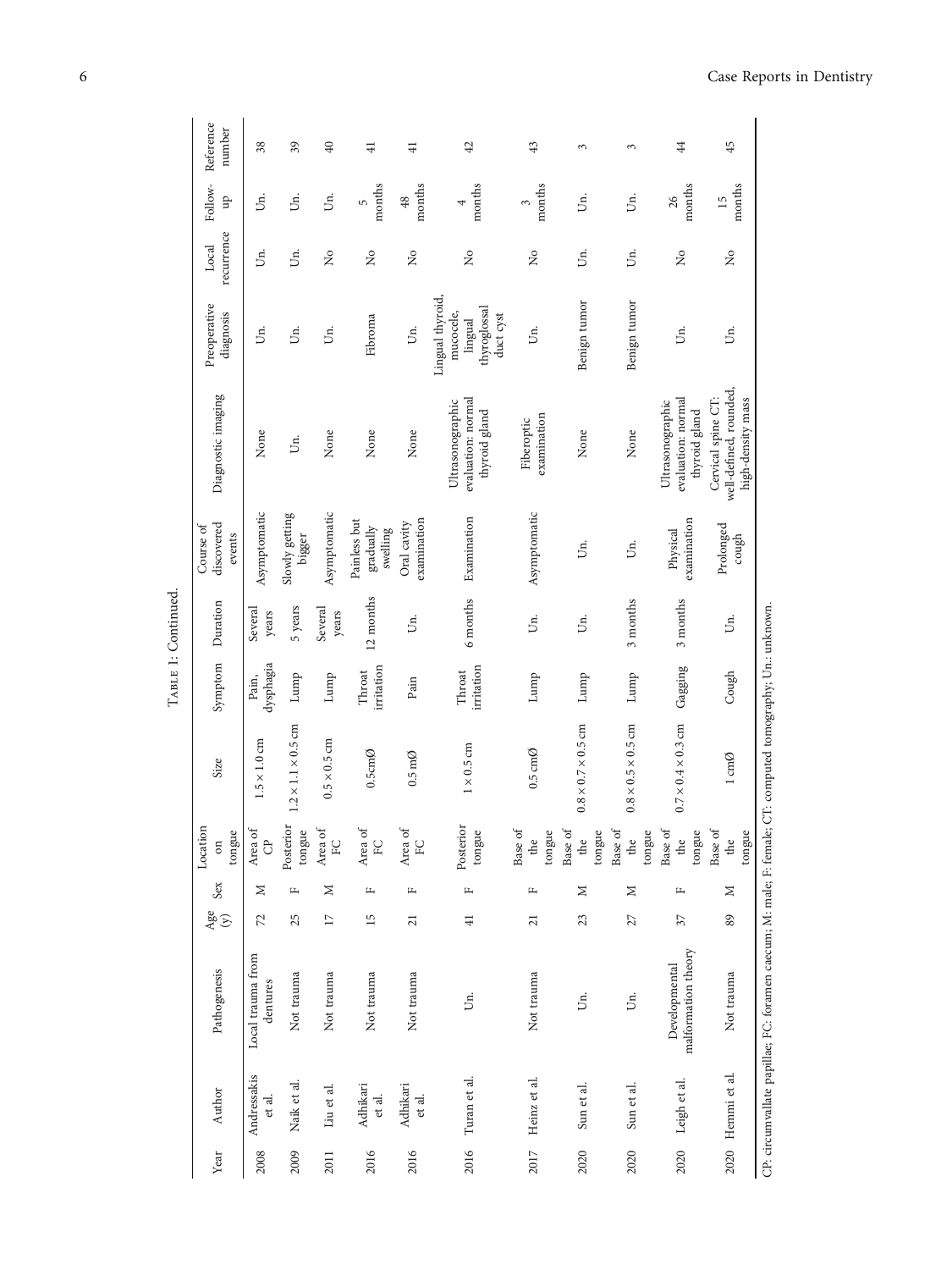|                                                                                                    | Local                                                                                                                                                                                                                                                                                                     |
|----------------------------------------------------------------------------------------------------|-----------------------------------------------------------------------------------------------------------------------------------------------------------------------------------------------------------------------------------------------------------------------------------------------------------|
|                                                                                                    | Preoperative                                                                                                                                                                                                                                                                                              |
| TABLE 2: Reports of cases of intraoral osseous choristomas of the tongue on <13-year-old patients. | Diagnostic 1                                                                                                                                                                                                                                                                                              |
|                                                                                                    | $\overline{a}$<br>ourse o                                                                                                                                                                                                                                                                                 |
|                                                                                                    |                                                                                                                                                                                                                                                                                                           |
|                                                                                                    | . $\frac{1}{2}$ . $\frac{1}{2}$ . $\frac{1}{2}$ . $\frac{1}{2}$ . $\frac{1}{2}$ . $\frac{1}{2}$ . $\frac{1}{2}$ . $\frac{1}{2}$ . $\frac{1}{2}$ . $\frac{1}{2}$ . $\frac{1}{2}$ . $\frac{1}{2}$ . $\frac{1}{2}$ . $\frac{1}{2}$ . $\frac{1}{2}$ . $\frac{1}{2}$ . $\frac{1}{2}$ . $\frac{1}{2}$ . $\frac$ |
|                                                                                                    |                                                                                                                                                                                                                                                                                                           |
|                                                                                                    | i                                                                                                                                                                                                                                                                                                         |
|                                                                                                    |                                                                                                                                                                                                                                                                                                           |

| Reference<br>number               | 46                             |               |                           | $47\,$                   | 48                                                     | 49                                                     | $\overline{\mathcal{E}}$                    | 50                                     | $\circ$                        | 51                  | 4                                                                  | 52                                                                  | 53                         |
|-----------------------------------|--------------------------------|---------------|---------------------------|--------------------------|--------------------------------------------------------|--------------------------------------------------------|---------------------------------------------|----------------------------------------|--------------------------------|---------------------|--------------------------------------------------------------------|---------------------------------------------------------------------|----------------------------|
| Follow-<br>qn                     | Un.                            | jя.           | Б.                        | Jn.                      | jд.                                                    | Úг.                                                    | Un.                                         | Un.                                    | Ś.                             | jя.                 | months<br>12                                                       | months<br>12                                                        | jп.                        |
| recurrence<br>Local               | Un.                            | Un.           | Un.                       | Un.                      | jд.                                                    | Un.                                                    | $\mathsf{S}^{\mathsf{o}}$                   | jд.                                    | $\tilde{z}$                    | Ūп.                 | $\frac{1}{2}$                                                      | $\frac{1}{2}$                                                       | Uп.                        |
| Preoperative<br>diagnosis         | Un.                            | Fibroma       | Papilloma                 | jя.                      | Fibroma                                                | Б.                                                     | Fibroma                                     | IJп.                                   | Ś.                             | jя.                 | Б.                                                                 | fibroma<br>Papilla                                                  | $\ddot{5}$                 |
| Diagnostic<br>imaging             | None                           | None          | None                      | None                     | None                                                   | Б.                                                     | None                                        | scintigram:<br>A thyroid<br>normal     | None                           | Un.                 | scan: failed<br>to show<br>Thyroid<br>ectopic<br>thyroid<br>tissue | MRI: T1 and<br>saturation):<br>signal area<br>T2WI (fat<br>oval no- |                            |
| discovered<br>Course of<br>events | Slowly getting<br>bigger       | Un.           | Un.                       | Slowly getting<br>bigger | Asymptomatic                                           | Ūп.                                                    | Asymptomatic                                | Slowly getting<br>bigger               | Examination                    | Ūп.                 | Asymptomatic                                                       | Slowly getting<br>bigger                                            | Examination                |
| Pathogenesis                      | Un.                            | Un.           | Un.                       | Uг.                      | developmental<br>malformation<br>Not trauma,<br>theory | developmental<br>malformation<br>Not trauma,<br>theory | Developmental<br>malformation<br>theory     | Enclavement of<br>mesenchymal<br>cells | Ś.                             | jя.                 | Developmental<br>malformation<br>theory                            | Developmental<br>malformation<br>theory                             | jп.                        |
| Duration                          | jя.                            | 2.5 years     | months<br>$\overline{12}$ | months<br>$\circ$        | 2 years                                                | Uп.                                                    | l-month<br>months<br>follow-<br>up: 16 $\,$ | months<br>$\overline{12}$              | jя.                            | jя.                 | Since the<br>months<br>of life<br>first                            | 5 years                                                             | Úп.                        |
| Symptom                           | Dysphagia                      | Gagging       | Jп.                       | Lump                     | Lump                                                   | Dysphagia,<br>distress                                 | Lump                                        | Lump                                   | None                           | Lump                | Lump                                                               | Dysphagia                                                           |                            |
| Size                              | $0.5 \text{ cm}$ $\varnothing$ | Un.           | $2 \text{ cm} \emptyset$  | Pea-sized                | $0.6 \times 0.5 \times 0.3$ cm                         | $5 \times 4 \, \text{cm}$                              | $0.3 \rightarrow 0.8 \text{ cm}$ Ø          | $1 \text{ cm}\emptyset$                | $0.7 \times 0.6 \times 0.5$ cm | Ūп.                 | $1 \text{ cm}\emptyset$                                            | $0.8\times0.6$ cm                                                   | $1.1\times0.9\times0.8$ cm |
| Location<br>tongue<br>$\sin$      | Area of<br>$\rm _{FC}$         | Area of<br>FC | Posterior<br>tongue       | Area of<br>$\mathcal{C}$ | Base of<br>tongue<br>the                               | Right<br>vallecula                                     | Anterior<br>to ${\rm CP}$                   | Area of<br>E                           | Area of<br>E                   | Posterior<br>tongue | Area of<br>$\rm{F}$                                                | Posterior<br>to $\mathbb{CP}$                                       |                            |
| Sex                               | 円                              | щ             | $\mathbf{L}$              | щ                        | Щ                                                      | $\mathbf{L}$                                           | Щ                                           | щ                                      | $\mathbf{L}$                   | щ                   | $\mathbb{L}$                                                       | $\geq$                                                              | $\geq$                     |
| $\frac{\text{Age}}{y}$            | $\Box$                         | G             | $\Xi$                     | $\infty$                 | 5                                                      | $\infty$                                               | S                                           | $\Box$                                 | G                              | $\equiv$            | $\overline{10}$                                                    | $\Box$                                                              | $\Box$                     |
| Author                            | Church                         | Krolls et al. | Krolls et al.             | <b>Busuttil</b>          | Cabbabe<br>et al.                                      | Maqbool<br>et al.                                      | Ishikawa<br>et al.                          | Lutcavage<br>Fulbright<br>and          | Supiyaphun<br>et al.           | Horn et al.         | 2014 Gorini et al.                                                 | Yamamoto<br>et al.                                                  |                            |
| Year                              | 1964                           | 1971          | 1971                      | 1977                     | 1986                                                   | 1992                                                   | 1993                                        | 1993                                   | 1998                           | 2001                |                                                                    | 2014                                                                | 2015                       |

## <span id="page-6-0"></span>Case Reports in Dentistry 7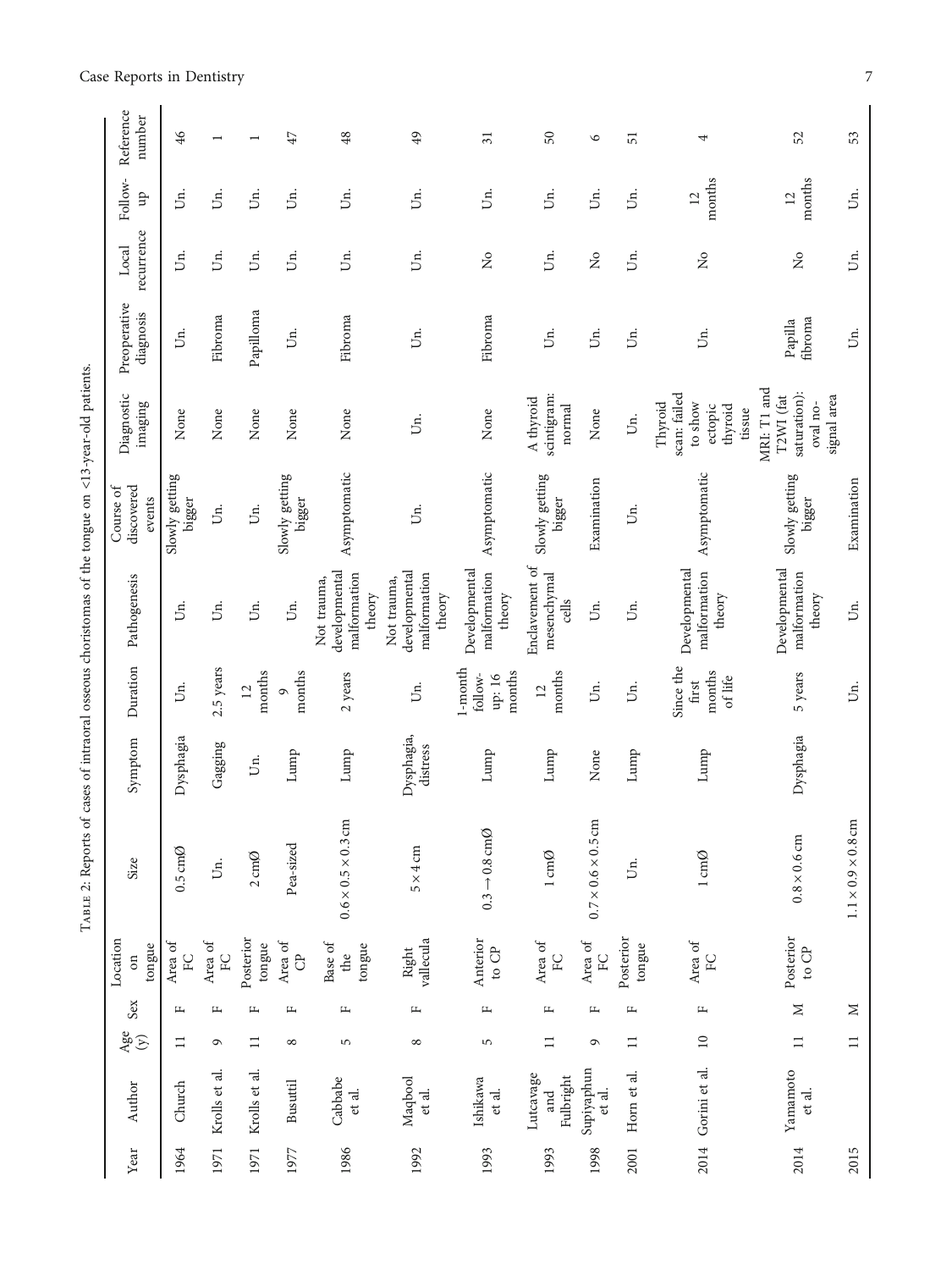|                     |                   |              | Location                 |                                                               |                           |                         |                                                                             | Course of                  |                                                                                                                                         |                           |                     |               |                     |
|---------------------|-------------------|--------------|--------------------------|---------------------------------------------------------------|---------------------------|-------------------------|-----------------------------------------------------------------------------|----------------------------|-----------------------------------------------------------------------------------------------------------------------------------------|---------------------------|---------------------|---------------|---------------------|
| Author              | Age<br>$\bigcirc$ | Sex          | tongue<br>$\sin$         | Size                                                          | Symptom                   | Duration                | Pathogenesis                                                                | discovered<br>events       | Diagnostic<br>imaging                                                                                                                   | Preoperative<br>diagnosis | recurrence<br>Local | Follow-<br>qn | Reference<br>number |
| Stanford<br>et al.  |                   |              | Base of<br>tongue<br>the |                                                               | irritation<br>Throat      |                         |                                                                             |                            | uptake scan:<br>CT: densely<br>Thyroid<br>calcified<br>normal<br>lesion                                                                 |                           |                     |               |                     |
| Davidson<br>et al.  | $\Box$            | $\geq$       | Base of<br>tongue<br>the | IJп.                                                          | Foreign body<br>sensation | Бi.                     | Б.                                                                          | Slowly getting<br>bigger   | ovoid mass<br>scan: failed<br>Thyroid<br>to show<br>calcified<br>ectopic<br>thyroid<br>tissue<br>CT: a                                  | jд.                       | Un.                 | Б.            | 2                   |
| Yoshimura<br>et al. | $\triangleright$  | $\mathbf{L}$ | Posterior<br>tongue      | $0.5 \text{ cm}\emptyset \rightarrow 0.6 \text{ cm}\emptyset$ | None                      | Б.                      | formation by<br>Ectopic bone<br>secretion of<br><b>BMPs</b>                 | Slowly getting<br>bigger   | $T1$ - and $T2$ -<br>Dermoscopy<br>images: low-<br>trabeculated<br>radiopaque<br>dental X-P:<br>weighted<br>intensity<br>signal<br>mass | Benign<br>tumor           | $\tilde{z}$         | months<br>36  | 54                  |
| Macêdo<br>et al.    | $\mathbf{\Omega}$ | $\geq$       | Posterior<br>1/3         | $2.3 \times 2.0 \times 0.8$ cm                                | Symptomatic               | months<br>$\tilde{\xi}$ | associated with<br>adenoidectomy<br>Developmental<br>malformation<br>theory | examination<br>Oral cavity | pseudotumor<br>U.                                                                                                                       | Б.                        | $\tilde{z}$         | years<br>2.5  | 55                  |
| Present case        | $\Box$            | щ            | Posterior<br>tongue      | $0.7 \text{ cm}$ Ø                                            | Lump                      | years<br>$2 - 3$        | Developmental<br>malformation<br>theory                                     | examination<br>Oral cavity | None                                                                                                                                    | Papilloma                 | $\frac{1}{2}$       | months<br>12  |                     |

TABLE 2: Continued. TABLE 2: Continued.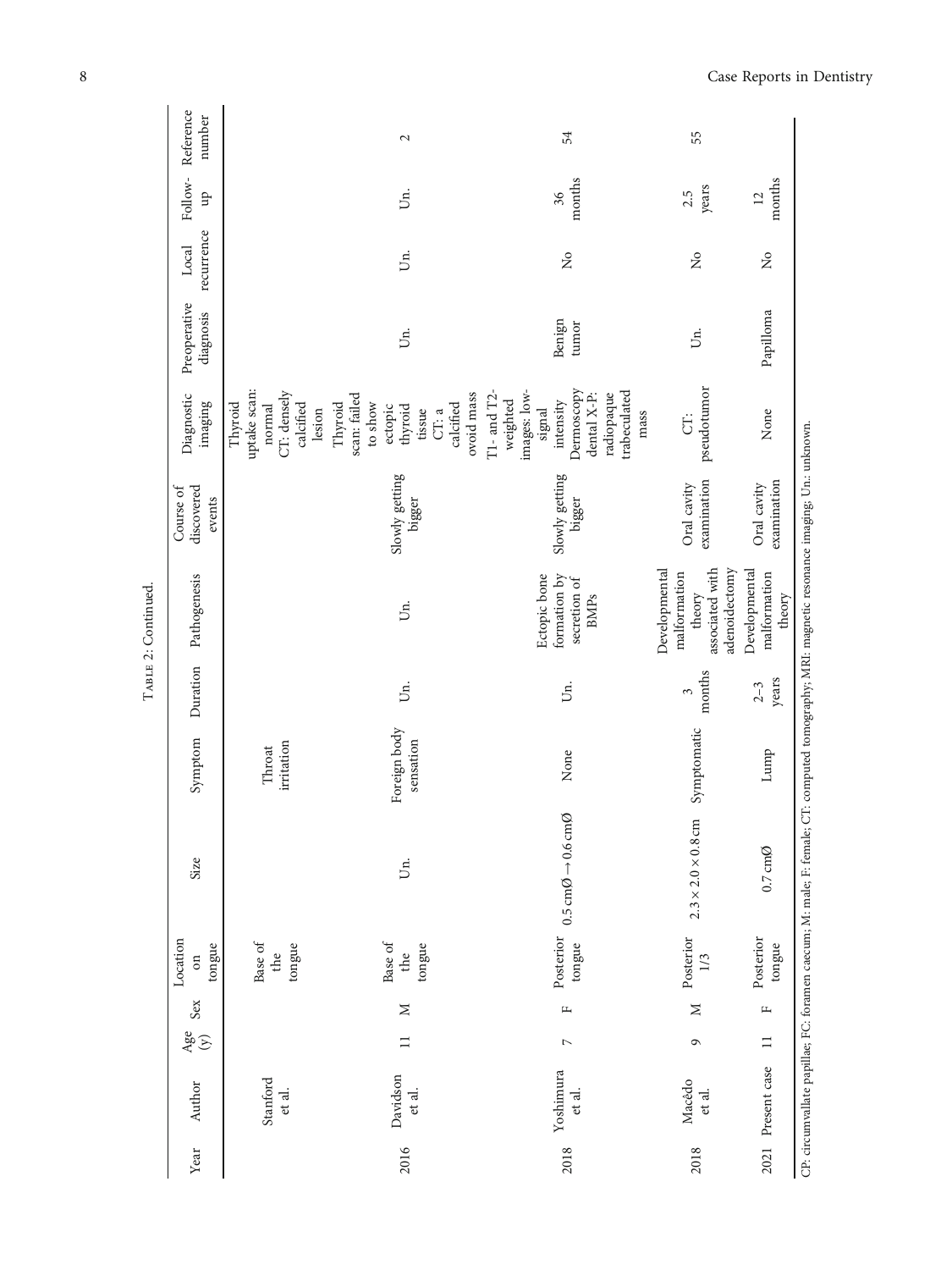<span id="page-8-0"></span>between these symptoms and lesion size [\[4](#page-9-0)]; however, another review concluded that there was no correlation between them [\[6](#page-9-0)]. Hemmi et al. reported an adult case of lingual osseous choristoma with prolonged cough. They concluded that the cough was due to gastroesophageal reflux disease. Regarding the correlation in pediatric cases, we could not conclude from only 5 cases (29.4%). To resolve this discordance, it is necessary to recruit more cases [[45](#page-10-0)]. The follow-up period ranged from one year to three years. No evidence of spontaneous loss or malignant transformation has been reported. No case of pediatric lingual osseous choristoma showed any sign of recurrence [[7](#page-9-0)], while only two recurrent nonpediatric cases of the buccal mucosa lesion were reported [\[56, 57\]](#page-10-0). Long et al. reported that the recurrent lesion could have arisen as a result of the surgical trauma caused by the removal of the original lesion; however, this theory could not explain the occurrence of the original lesion because the patient denied any history of trauma [[56\]](#page-10-0). Besides, according to Dalkiz et al., lesions do not recur once excised and the recurrent lesion might have been caused by a new fibrotic region that underwent ossification an uncalcified lesion that subsequently ossified [[57](#page-10-0)]. Although the mechanisms of recurrence remain uncertain, cases of extralingual lesions should have a longer follow-up period. Our patient's clinical findings were consistent with previous reports. Taking into account the fact that our patient was referred from a private dental clinic, not only head and neck clinicians but also dentists should be familiar with the clinical features of this disease.

The pathogenesis of osseous choristoma is not yet known, a "developmental malformation hypothesis" and a "chronic trauma-associated reactive hypothesis" were proposed [\[4, 16](#page-9-0), [41](#page-9-0), [54, 58\]](#page-10-0). The involvement of systemic diseases has not been reported. With respect to the former, the lesion arises at the line of fusion of the first and third brachial arches between the anterior two-thirds and posterior one-third of the tongue [[41](#page-9-0)]. Additionally, some researchers indicated that the lingual thyroid remnant ossification is associated with developmental malformation theory due to it occurring at the posterior tongue near the foramen cecum [[12, 30\]](#page-9-0). However, no thyroid tissue was observed in the current case. With respect to the latter, on the other hand, the osseous lesion on the tongue appeared due to a reactive or posttraumatic center of ossification [\[41](#page-9-0)]. There were no previous cases that support the reactive hypothesis. In the current case, there was no evidence of irritational factors. Moreover, our patient's microscopic findings showed no reactive epithelial change, including acanthosis and cell atypia, and little inflammatory cell infiltration and fibrosis were observed. From these clinicopathological features, the "developmental malformation hypothesis" seems likely to apply in this case.

Finally, it cannot be overlooked that the 30-day waiting period until the histological diagnosis of the patient's lesion was stressful for the patient and her family. Although the reason for the long waiting time was the need to decalcify the bone tissue, the psychological care we provided was insufficient. It was speculated that the information provided by imaging modalities can help reduce patients' anxiety.

Diagnostic imaging was conducted in five pediatric cases. Given that no attending surgeons considered the possibility of an osseous choristoma, we did not conduct any imaging examination in this case. An earlier study reported computed tomography (CT) images are useful for the radiological diagnosis of lingual osseous choristoma [\[45\]](#page-10-0). Also, Yoshimura et al. reported the usefulness of not only radiographic examination for the surgical specimen. Additionally, they proposed developing a miniaturized, flexible dermoscopy that enabled the detailed examination of the whole oral cavity [\[54](#page-10-0)]. However, it is difficult for children to follow instructions when undergoing a CT scan, which often leads to motion artifacts [[45](#page-10-0)]. It is also important to consider the effect of radiation exposure in pediatric patients. Furthermore, a case that occurred in the choroid was diagnosed using ultrasonography [[59](#page-10-0)]; however, there are no reports of ultrasonography being used to diagnose lingual osseous choristoma as it might be difficult to use ultrasonography on the base of the tongue. Therefore, radiographic examination of the surgical specimen might be the most useful tool in the diagnosis of lingual osseous choristoma in pediatric patients.

In conclusion, we presented a pediatric case of lingual osseous choristoma and conducted a review of the literature to identify the characteristics of pediatric cases of the lesion.

### Data Availability

The data used to support the findings of this study are available from the corresponding author upon request.

## Conflicts of Interest

The authors declare that there is no conflict of interest regarding the publication of this article.

## Authors' Contributions

S.A. was responsible for the manuscript drafting, literature search, and collection of clinical records. M.S. was responsible for the histological evaluation and the revision of the manuscript. M.A. supervised the work. All authors reviewed and accepted the final version of the manuscript.

### Acknowledgments

We thank Prof. Tomoo Ito for the valuable discussions and histopathological suggestions and all technicians of the Division of Diagnostic Pathology, Department of Pathology, Kobe University, for the excellent technical assistance.

#### References

- [1] S. O. Krolls, J. R. Jacoway, and W. N. Alexander, "Osseous choristomas (osteomas) of intraoral soft tissues," Oral Surgery, Oral Medicine, and Oral Pathology, vol. 32, no. 4, pp. 588–595, 1971.
- [2] S. Davidson, M. Steiner, and M. Nowicki, "Lingual osseous choristoma," The Journal of Pediatrics, vol. 168, pp. 247– 247.e1, 2016.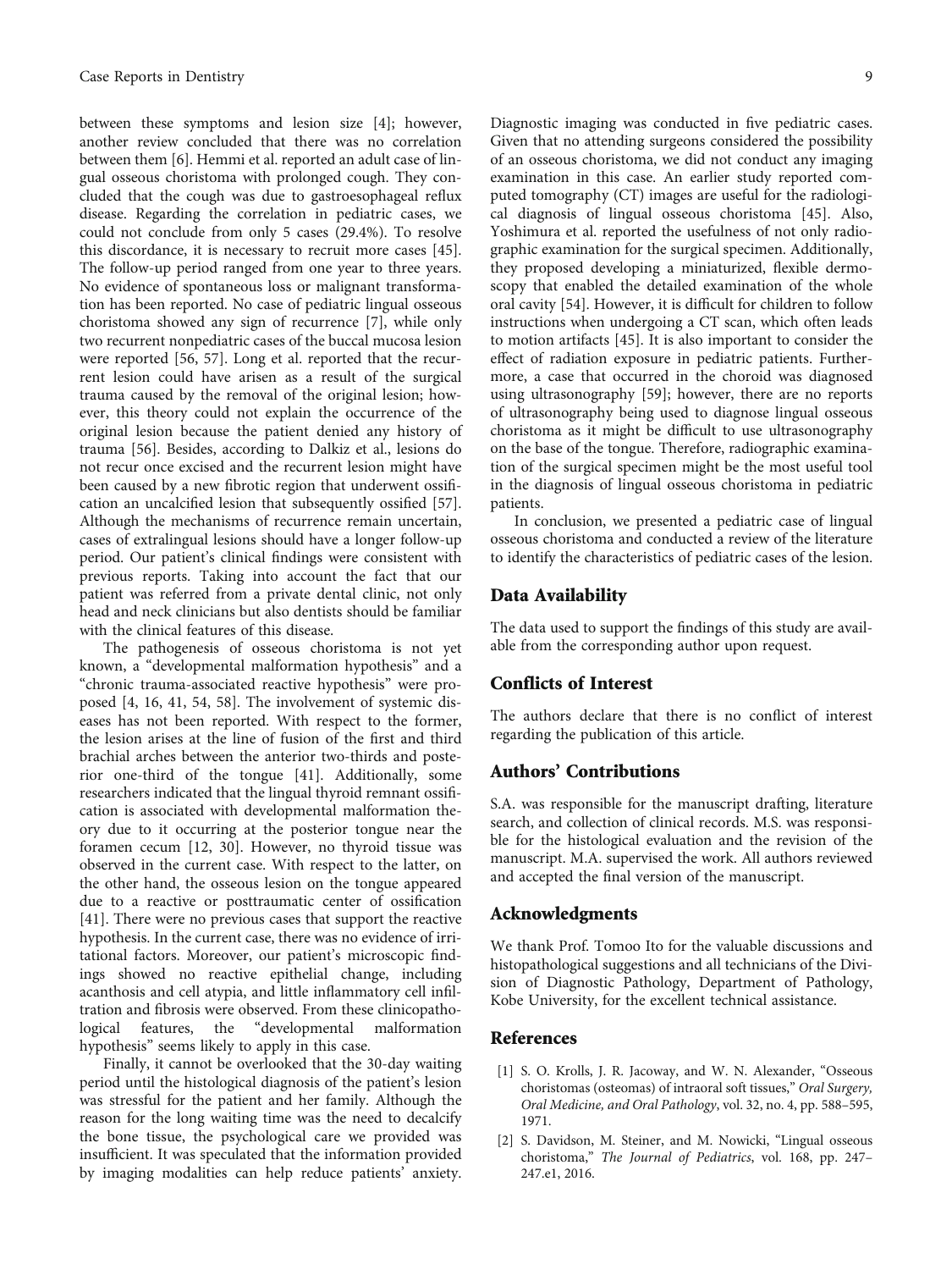- <span id="page-9-0"></span>[3] H. A. Sun, W. T. Lee, and H. J. Hsu, "Lingual osteoma-a case report and literature review," Ear, Nose, & Throat Journal, no. article 145561320977469, 2020.
- [4] E. Gorini, M. Mullace, L. Migliorini, and E. Mevio, "Osseous choristoma of the tongue: a review of etiopathogenesis," Case Reports in Otolaryngology, vol. 2014, Article ID 373104, 5 pages, 2014.
- [5] J. E. Bouquot and M. S. H. Nikai, "Lesions of oral cavity," in Diagnostic surgical pathology of the head and neck, D. Gnepp, Ed., Saunders Elsevier, Amstedam, 2nd ed edition, 2009.
- [6] P. Supiyaphun, P. Sampatanakul, V. Kerekhanjanarong, P. Chawakitchareon, and V. Sastarasadhit, "Lingual osseous choristoma: a study of eight cases and review of the literature," Ear, Nose, & Throat Journal, vol. 77, no. 4, pp. 316–325, 1998.
- [7] Z. J. Shareef, S. J. Shareef, C. C. Kerndt, A. Aughenbaugh, and A. Di Ponio, "Lingual osseous choristoma: a systematic review of lesion presentation, histology, and morphology," Spartan Medical Research Journal, vol. 5, no. 2, p. 17543, 2020.
- [8] R. L. Breckenridge and R. M. Lukens, "Osteoma of the tongue," Archives of Otolaryngology, vol. 52, no. 1, pp. 19–24, 1950.
- [9] D. H. Dreizin, Y. Masugi, and R. Peimer, "Osteoma of the tongue," A.M.A. Archives of Otolaryngology, vol. 64, no. 2, pp. 148–150, 1956.
- [10] E. Cataldo, G. Shklar, and I. Meyer, "Osteoma of the tongue," Archives of Otolaryngology, vol. 85, no. 2, pp. 202–206, 1967.
- [11] V. Jahnke and J. F. Daly, "Osteoma of the tongue," The Journal of Laryngology and Otology, vol. 82, no. 3, pp. 273–275, 1968.
- [12] H. Begel, H. Wilson, G. Stratigos, and R. F. Zambito, "Osteoma of the tongue: report of case," Journal of Oral Surgery, vol. 26, no. 10, pp. 662–664, 1968.
- [13] W. H. Kaye, "Osteoma of the tongue," The Journal of Laryngology and Otology, vol. 82, no. 3, pp. 269–271, 1968.
- [14] A. F. Goldberg, D. F. Skuble, and R. J. Latronica, "Osteoma of the tongue: report of case," Journal of Oral Surgery, vol. 28, no. 6, p. 457, 1970.
- [15] E. H. McClendon, "Lingual osseous choristoma: Report of two cases," Oral Surgery, Oral Medicine, and Oral Pathology, vol. 39, no. 1, pp. 39–44, 1975.
- [16] P. Engel and H. M. Cherrick, "Extraosseous osteomas of the tongue," Journal of Oral Medicine, vol. 31, no. 4, pp. 99–103, 1976.
- [17] H. Sugita, E. Yamamoto, H. Sunakawa, T. Matsubara, I. Furuta, and G. I. Kohama, "Lingual osseous choristoma: report of a case," Japanese Journal of Oral and Maxillofacial Surgery, vol. 25, no. 6, pp. 1417–1421, 1979.
- [18] T. Ohno, H. Y. E. Morii, A. Takahashi et al., "Osseous choristoma situated on the dorusum of the root of the tongue: report of a case," Japanese Journal of Oral and Maxillofacial Surgery, vol. 27, no. 8, pp. 1106–1109, 1981.
- [19] Y. Sato, S. O. N. Aria, I. Toguchi, T. Fukuda, Y. Ueda, and T. Yoshimoto, "Osseous Choristoma of the tongue: report of a case," Japanese Journal of Oral and Maxillofacial Surgery, vol. 27, no. 1, pp. 93–95, 1981.
- [20] A. Esguep, E. Espinoza, and G. Diaz, "Lingual osteoma," Journal of Oral Medicine, vol. 37, no. 1, pp. 27–29, 1982.
- [21] M. H. Wasserstein, M. SunderRaj, R. Jain, G. Yamane, and A. P. Chaudhry, "Lingual osseous choristoma," Journal of Oral Medicine, vol. 38, no. 3, pp. 87–89, 1983.
- [22] D. M. Main, "Osseous polyp of the tongue: osteoma or choristoma?," British Dental Journal, vol. 156, no. 8, pp. 285-286, 1984.
- [23] S. M. Sheridan, "Osseous choristoma: A report of two gases," The British Journal of Oral & Maxillofacial Surgery, vol. 22, no. 2, pp. 99–102, 1984.
- [24] M. Shimono, T. Tsuji, Y. Iguchi et al., "Lingual osseous choristoma: Report of 2 cases," International Journal of Oral Surgery, vol. 13, no. 4, pp. 355–359, 1984.
- [25] S. Weitzner, "Osseous choristoma of the tongue," Southern Medical Journal, vol. 79, no. 1, pp. 69-70, 1986.
- [26] S. Markaki, J. Gearty, and P. Markakis, "Osteoma of the tongue," The British Journal of Oral & Maxillofacial Surgery, vol. 25, no. 1, pp. 79–82, 1987.
- [27] M. J. Tohill, J. G. Green, and D. M. Cohen, "Intraoral osseous and cartilaginous choristomas: report of three cases and review of the literature," Oral Surgery, Oral Medicine, and Oral Pathology, vol. 63, no. 4, pp. 506–510, 1987.
- [28] N. van der Wal and I. van der Waal, "Osteoma or chondroma of the tongue; a clinical and postmortem study," International Journal of Oral and Maxillofacial Surgery, vol. 16, no. 6, pp. 713–717, 1987.
- [29] S. C. Cannon and J. K. Niparko, "Pathologic quiz case 1. Lingual osteoma," Archives of Otolaryngology – Head & Neck Surgery, vol. 114, no. 1, pp. 92–94, 1988.
- [30] P. J. Bernard, J. M. A. Shugar, R. Mitnick, P. M. Som, and R. Meyer, "Lingual osteoma," Archives of Otolaryngology – Head & Neck Surgery, vol. 115, no. 8, pp. 989-990, 1989.
- [31] M. Ishikawa, T. Mizukoshi, K. I. Notani, T. Iizuka, A. Amemiya, and H. Fukuda, "Osseous choristoma of the tongue: Report of two cases," Oral Surgery, Oral Medicine, and Oral Pathology, vol. 76, no. 5, pp. 561–563, 1993.
- [32] N. Wei Cheong, L. C. Boon, and P. Shanmahasuntharam, "Osseous choristoma of the tongue," The Journal of Nihon University School of Dentistry, vol. 38, no. 1, pp. 49–51, 1996.
- [33] A. M. Manganaro, "Lingual osseous choristoma," General Dentistry, vol. 44, no. 5, pp. 430-431, 1996.
- [34] C. C. Lin, C. H. Chen, Y. K. Chen, Y. H. Shen, and L. M. Lin, "Osseous choristoma of oral cavity–report of two cases and review of the literature," The Kaohsiung Journal of Medical Sciences, vol. 14, no. 11, pp. 727–733, 1998.
- [35] M. Vered, J. P. Lustig, and A. Buchner, "Lingual osteoma: a debatable entity," Journal of Oral and Maxillofacial Surgery, vol. 56, no. 1, pp. 9–13, 1998.
- [36] M. H. Benamer and A. M. Elmangoush, "Lingual osseous choristoma case report and review of literature," Libyan Journal of Medicine, vol. 2, no. 1, pp. 46–48, 2007.
- [37] M. E. Demirseren and N. E. Aydin, "A lingual osteoid mass originating from hyaline cartilage," Journal of Cranio-Maxillo-Facial Surgery, vol. 35, no. 2, pp. 132–134, 2007.
- [38] D. D. Andressakis, A. G. Pavlakis, E. Chrysomali, and A. Rapidis, "Infected lingual osseous choristoma. Report of a case and review of the literature," Medicina Oral, Patología Oral y Cirugía Bucal, vol. 13, no. 10, pp. E627–E632, 2008.
- [39] V. R. Naik, W. A. Wan Faiziah, and M. Y. Musa, "Choristoma of the base of the tongue," Indian Journal of Pathology & Microbiology, vol. 52, no. 1, pp. 86-87, 2009.
- [40] J. Y. Liu and K. K. Tan, "Lingual osteoma: case report and literature review," Singapore Medical Journal, vol. 52, no. 10, pp. e198–e200, 2011.
- [41] B. R. Adhikari, J. Sato, T. Morikawa et al., "Osseous choristoma of the tongue: two case reports," Journal of Medical Case Reports, vol. 10, no. 1, p. 59, 2016.